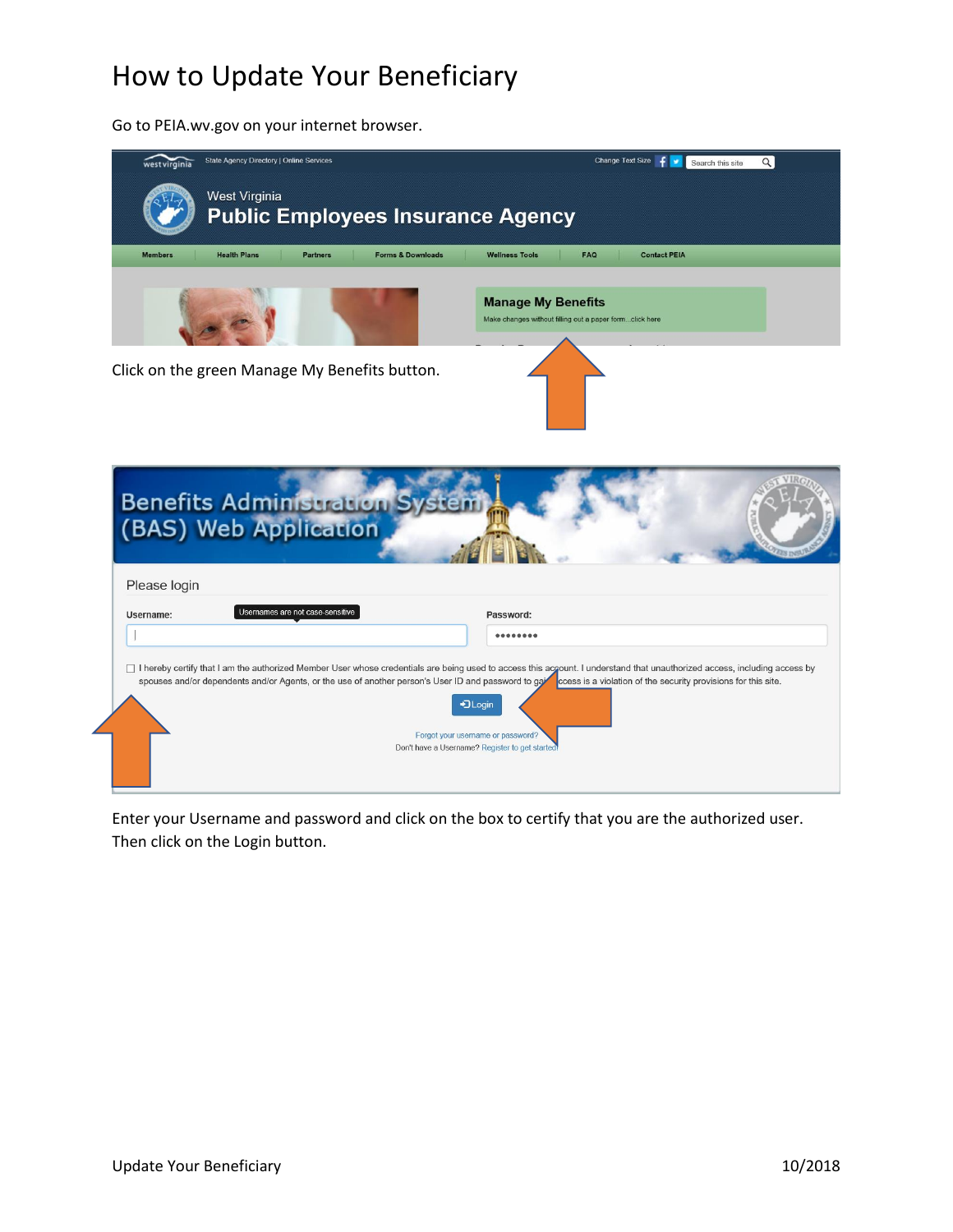| Your Coverage as of 10/10/2018          |                      | 33.17               | Printer Friendly                   |
|-----------------------------------------|----------------------|---------------------|------------------------------------|
| - Policyholder Information              |                      |                     |                                    |
| Policyholder: Susan!                    | Charleston, WV 25302 | Physician:          |                                    |
| Edit My Contact / Physician Information |                      |                     | <b>1</b> Upload Required Documents |
|                                         |                      | Creditable Coverage |                                    |
| Premiums for October 2018               |                      |                     |                                    |
| + Premium Discounts                     |                      |                     |                                    |
| + Living Will                           |                      |                     |                                    |
| $+$ Dependents                          |                      |                     |                                    |
| + Health Coverage                       |                      |                     |                                    |
| + Basic Life Coverage                   |                      |                     |                                    |
| + Optional Life Coverage                |                      |                     |                                    |
| + Dependent Life Coverage               |                      |                     |                                    |
|                                         |                      |                     |                                    |

Click on the type of life insurance you want to change the beneficiary on, Basic or Optional. Dependent life insurance beneficiary is always you.

| - Basic Life Coverage      |                                   |                                 |
|----------------------------|-----------------------------------|---------------------------------|
|                            | \$10,000<br>Effective: 04/01/2013 |                                 |
| <b>Primary Beneficiary</b> |                                   | <b>Contingent Beneficiaries</b> |
| 100% ł                     |                                   | 50%                             |
|                            |                                   | 50%                             |
|                            | Edit Basic Life Beneficiaries     |                                 |
|                            |                                   |                                 |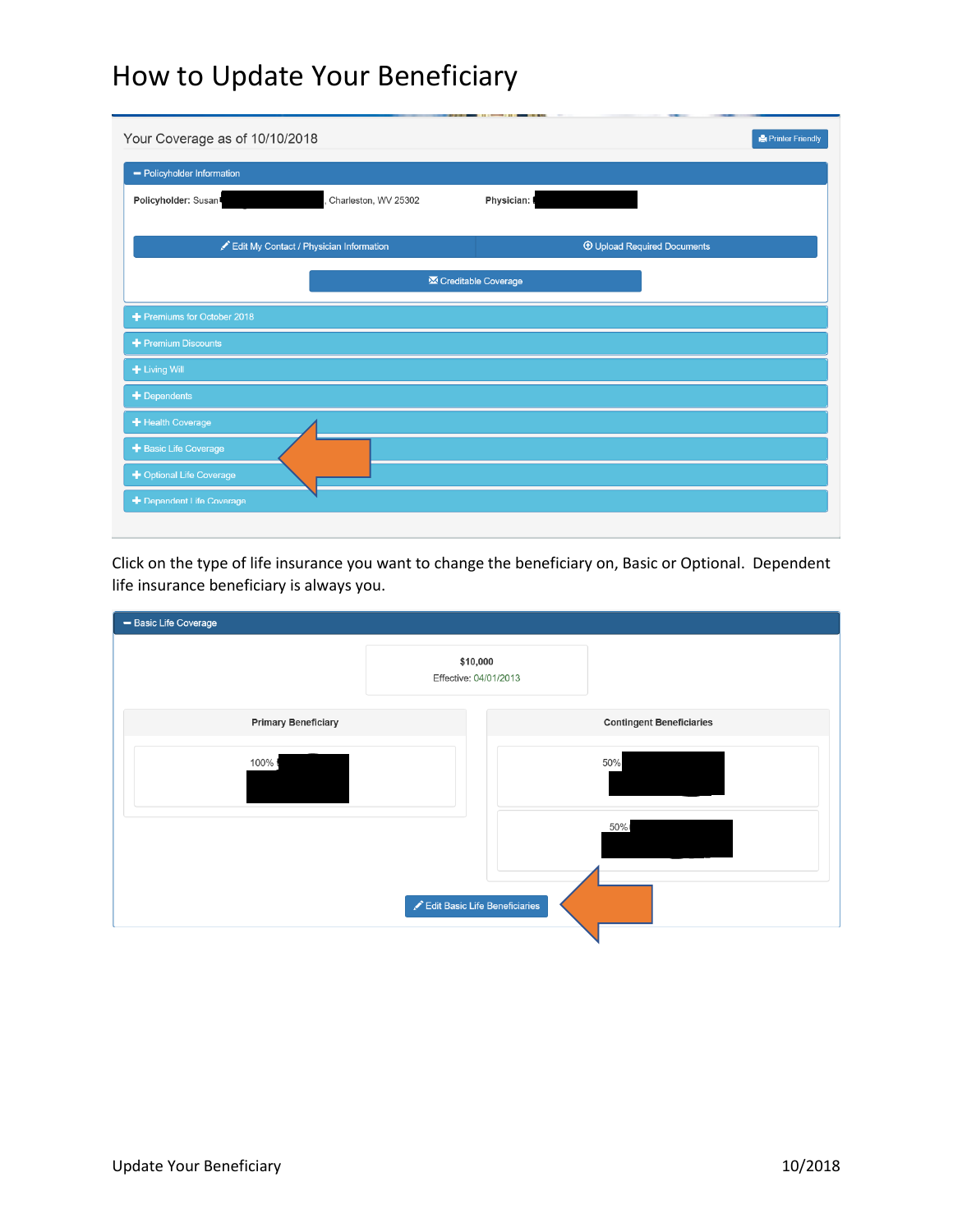| Basic Life - Set Distributions                          |                                                                                                                                                                                                                                                                                                                                                                                                                                                                                 |                                              |
|---------------------------------------------------------|---------------------------------------------------------------------------------------------------------------------------------------------------------------------------------------------------------------------------------------------------------------------------------------------------------------------------------------------------------------------------------------------------------------------------------------------------------------------------------|----------------------------------------------|
|                                                         | You may name both primary and contingent beneficiaries. For example, let's say you want your life insurance to go to your spouse, but, if your spouse is not living, then you<br>want the money to go to your children with your daughter getting 50% and each of your two sons getting 25%. You would name your spouse as the primary beneficiary with<br>100% distribution percentage. Then name your children as contingent beneficiaries with their respective percentages. |                                              |
| No SSN<br><b>O</b> Contingent                           | No SSN<br><b>O</b> Contingent                                                                                                                                                                                                                                                                                                                                                                                                                                                   | No SSN<br><b>O</b> Primary                   |
| <b>Distribution:</b>                                    | Distribution:<br>$\%$<br>50                                                                                                                                                                                                                                                                                                                                                                                                                                                     | Distribution:<br>$\%$<br>100                 |
| $\frac{0}{0}$<br>50<br>$\angle$ Edit<br><b>X</b> Delete | $\chi$ Edit<br><b>X</b> Delete                                                                                                                                                                                                                                                                                                                                                                                                                                                  | $\angle$ Edit<br><b>X</b> Delete             |
| <b>O</b> Total Primary Percentage: 100.00               |                                                                                                                                                                                                                                                                                                                                                                                                                                                                                 | <b>O</b> Total Contingent Percentage: 100.00 |

You can switch percentages by changing the numbers. However, they must equal 100%.

| <b>O</b> Contingent     | <b>O</b> Contingent                 |  |
|-------------------------|-------------------------------------|--|
| Distribution:           | <b>Distribution:</b>                |  |
| $\%$<br>40              | 60<br>$\%$<br>$\times$              |  |
| <b>X</b> Delete<br>Edit | $\triangle$ Edit<br><b>X</b> Delete |  |

Then you will have to click on Calculate Total Percentages before you click Finalize.

| <b>O</b> Total Primary Percentage: 100.00                                                                                                                                                                                                                                  | <b>O</b> Total Contingent Percentage: 100.00 |  |
|----------------------------------------------------------------------------------------------------------------------------------------------------------------------------------------------------------------------------------------------------------------------------|----------------------------------------------|--|
| You must click "Calculate Total Percentages" before you can "Finalize" below.<br><b>Calculate Total Percentages</b>                                                                                                                                                        |                                              |  |
| You must Finalize your changes below!                                                                                                                                                                                                                                      |                                              |  |
| By clicking the "Finalize" button below, I certify that the information I have supplied or accepted here is true and correct and understand that providing false information on<br>this website is illegal and that those who provide false information may be prosecuted. |                                              |  |
| <b>O</b> Add a Beneficiary                                                                                                                                                                                                                                                 | $\blacktriangleright$ Finalize               |  |